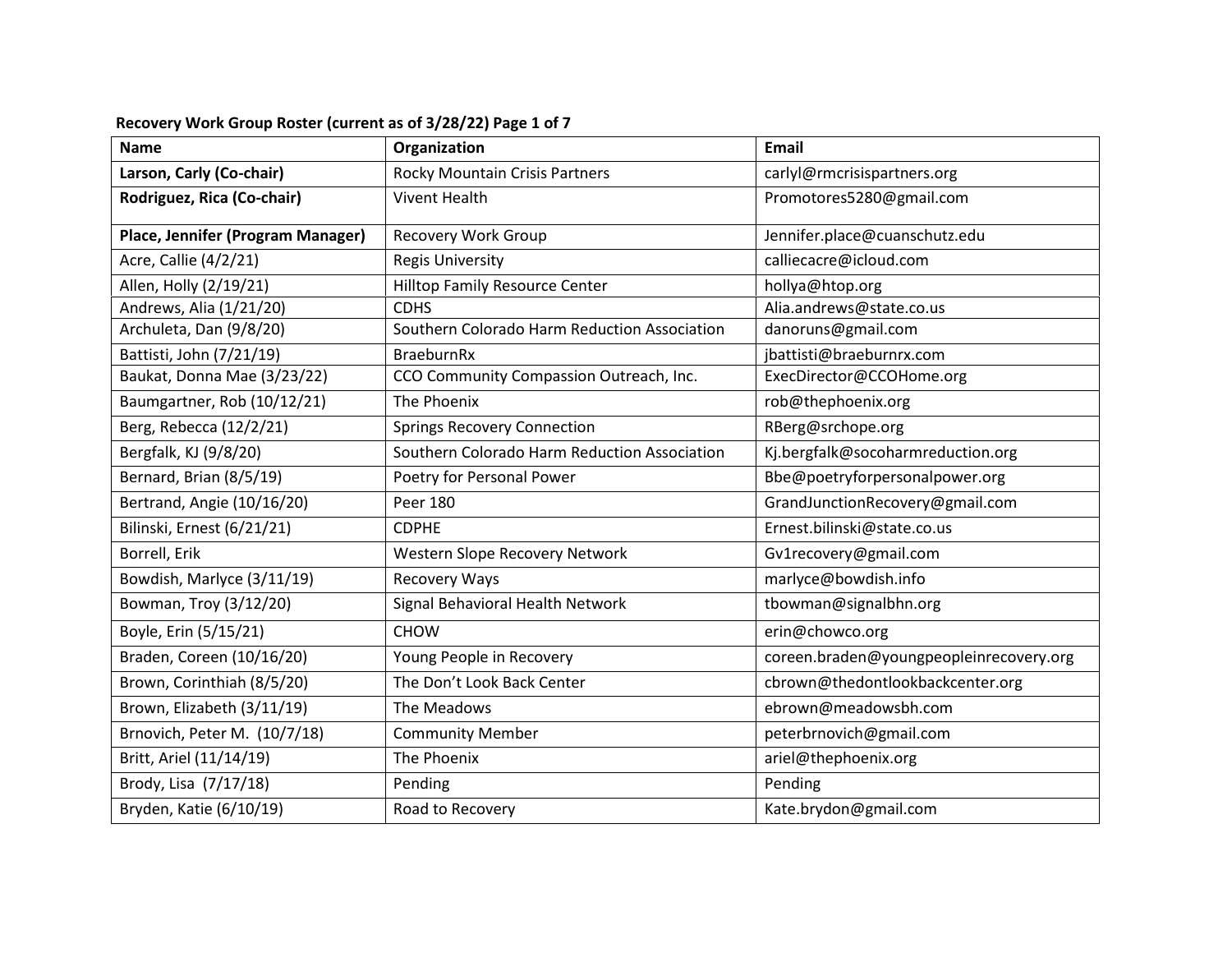| Budler, Naiya (1/12/22)          | Western Colorado University                               | Naiyabingi.budler@western.edu          |
|----------------------------------|-----------------------------------------------------------|----------------------------------------|
| Canon, Megan (7/20/20)           | <b>CDPHE</b>                                              | Megan.canon@state.co.us                |
| Cardamone, Joe                   | <b>Rocky Mountain Crisis Partners</b>                     | josephc@rmcrisispartners.org           |
| Carner, Cary (1/12/22)           | <b>Colorado Mental Wellness Network</b>                   | cary@cmwn.org                          |
| Carter, Kyle (9/20/21)           | The Phoenix                                               | kcarter@thephoenix.org                 |
| Casper, Alana (10/28/21)         | <b>Community Member</b>                                   | alanarcasper@gmail.com                 |
| Casucci, Charlene (10/28/21)     | <b>Community Member</b>                                   | charcasucci@hotmail.com                |
| Chacon, Arlene (11/15/21)        | RN/Community Member                                       | Arlene.chacon3@gmail.com               |
| Chappelow, Karen (7/17/19)       | Counselors on Call                                        | Karen-rose-@hotmail.com                |
| Clark, Marty (3/1/22)            | Recovery Ways                                             | mclark@recoveryways.com                |
| Cobb, Vincent (11/9/18)          | <b>UC Health ID Clinic</b>                                | Vincent.cobb@cuanschutz.edu            |
| Cohen, Gabe (7/29/20)            | Kings & Priests Ministry                                  | gabe@gabecohendefense.com              |
| Collar, Sabrah Jean (12/4/18)    | <b>UC Health</b>                                          | Sabrahjean.collar@uchealth.org         |
| Colombo, Christina 9/30/19)      | Jefferson Center                                          | christinaco@jcmh.org                   |
| Cooke, Arlene (9/18/20)          | Otero/Crowley Public Health Department                    | acooke@oterogov.org                    |
| Cooper, Susanna                  | <b>CCPDAP Program Manager</b>                             | Susanna.cooper@cuanschutz.edu          |
| Cornelia, Frank (11/14/19)       | Colorado Behavioral Healthcare Council (CBHC)             | fcornelia@cbhc.org                     |
| Cornwell, Alicia (5/17/21)       | Oxford House                                              | cornwellalicia@gmail.com               |
| Crawford, Kathleen (10/1/21)     | River Family Health Center                                | kcrawford@rivervalleyfhc.com           |
| Dalin, Joanna (10/11/21)         | Springfield College Counseling Psychology PsyD<br>Program | joannadalin@gmail.com                  |
| Daughtry, Tanya (11/11/18)       | Pharmacy Intern                                           | Tanya.daughtry@cuanschutz.edu          |
| Davidson, Michael                | <b>CCPDAP Communications Coordinator</b>                  | Michael.davidson@cuanschutz.edu        |
| DeHerrera-Smith, Dayna (1/14/19) | Front Range Clinic                                        | ddeherrera@frontrangeclinic.com        |
| DeLeon, John (11/24/20)          | Servicios De La Raza                                      | johnd@serviciosdelaraza.org            |
| Deziel, Julia (1/12/22)          | Jefferson County                                          | jdeziel@jeffco.us                      |
| Dierks, Brian (10/8/20)          | Young People in Recovery                                  | Brian.dierks@youngpeopleinrecovery.org |
| Dolan, Heather (3/19/19)         | Signal Behavioral Health Network                          | hdolan@signalbhn.org                   |
| Dorn, Melinda (10/25/21)         | <b>Culinary Hospitality Outreach &amp; Wellness</b>       | outreach@chowco.org                    |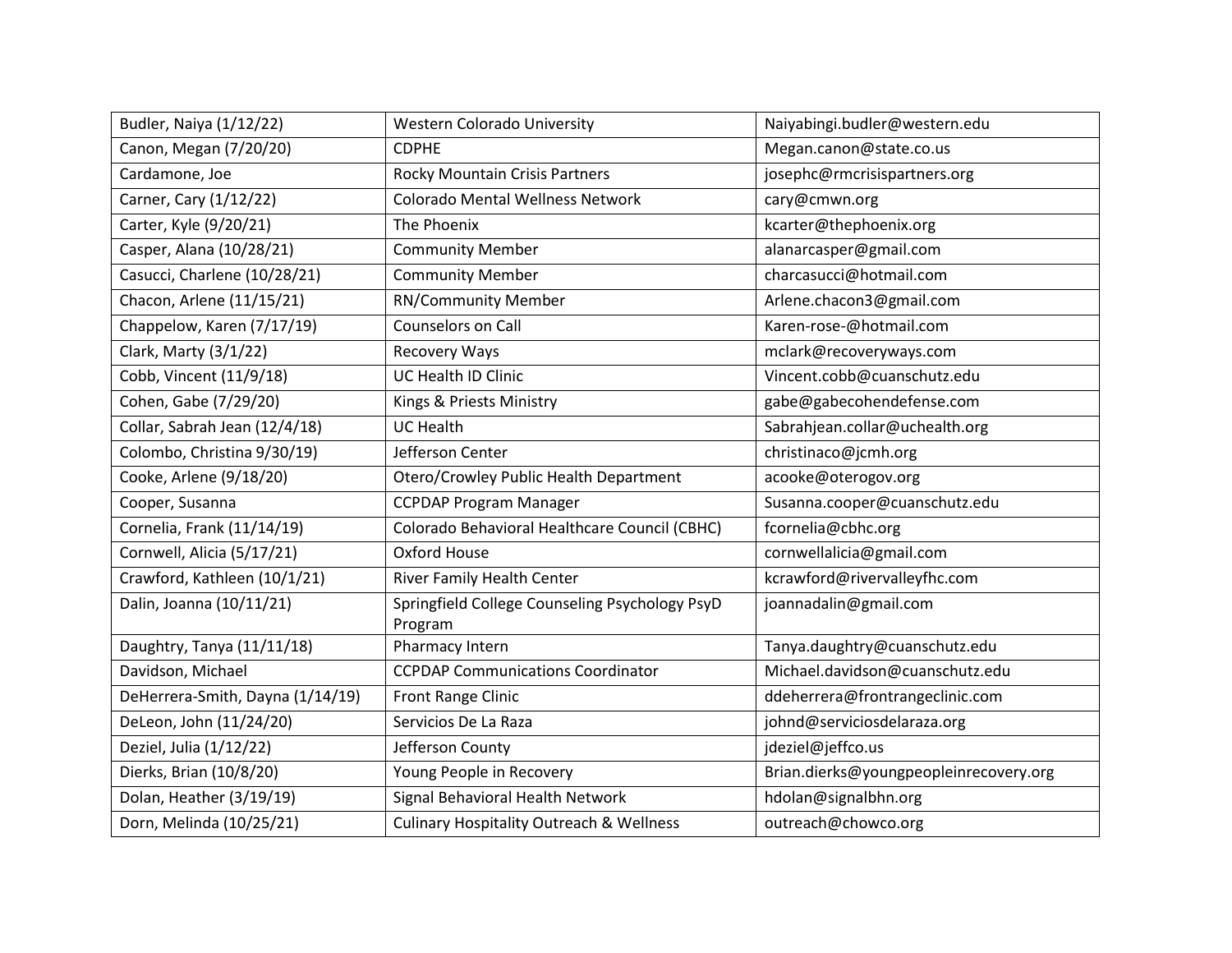| Doyle, Jacinta (11/4/21)         | <b>Mind Springs Health</b>                     | jadoyle@mindspringshealth.org        |
|----------------------------------|------------------------------------------------|--------------------------------------|
| Eaddy, Jessica                   | <b>CCPDAP External Relations Strategist</b>    | Jessica.eaddy@cuanschutz.edu         |
| Edwards, Bryan (1/21/20)         | AspenPointe                                    | Bryan.edwards@aspenpointe.org        |
| Ellis, Joseph (5/15/18)          | Jefferson County First Judicial District       | Joseph.ellis@judicial.state.co.us    |
| Elsrode, Delaine (1/22/22)       | Face It TOGETHER                               | delsrode@wefaceittogether.org        |
| Eringen O'Brien, Leyla (2/13/19) | The C.H.R.I.S. Foundation                      | leringen@comcast.net                 |
| Esquibel, Jose                   | <b>CCPDAP Associate Director</b>               | Jose.A.Esquibel@cuanschutz.edu       |
| Evans, Kristen, CACII (1/29/19)  | <b>MSU Denver</b>                              | Kevans27@msudenver.edu               |
| Evans, Silvia (1/24/21)          | San Luis Valley AHEC                           | silvia@slvahec.org                   |
| Faatz, Trina (7/12/19)           | <b>Boulder County Public Health</b>            | tfaatz@bouldercounty.org             |
| Feffer, Sophie (1/26/22)         | <b>CDPHE</b>                                   | Sophie.feffer@state.co.us            |
| Feld, Jamie (3/11/22)            | CO Attorney General's Office                   | Jamie.feld@coag.gov                  |
| Forwood, Seth (2/7/19)           | Harvest Farm (Denver Rescue Mission)           | sforwood@denrescue.org               |
| Fowler, Rachel (7/20/21)         | <b>Recover Simply</b>                          | rfowler@rsicoach.com                 |
| Fuchs, Daniel (6/27/18)          | Oxford House                                   | Daniel.fuchs@oxfordhouse.org         |
| Galey, Rochelle (7/8/19)         | Office of Behavioral Health                    | Rochelle.galey@state.co.us           |
| Gallo, Sara (8/23/21)            | Care on Location                               | sgallo@careonlocation.com            |
| Gamel, Jody (10/8/19)            | Denver Health                                  | Jody.gamel@dhha.org                  |
| Gannon, James (3/12/20)          | <b>Advocates for Recovery</b>                  | jamesgannon@advocatesforrecovery.org |
| Garcia, Racquel (3/29/21)        | <b>HardBeauty Foundation</b>                   | racquel@hardbeauty.life              |
| Gawenus, Lisa (2/11/19)          | Denver Health                                  | Lisa.gawenus@dhha.org                |
| Geckler, Jim (2/7/19)            | Harmony Foundation                             | jgeckler@harmonyfoundationinc.com    |
| Ginsberg, James (4/14/21)        | Recoveryworks                                  | Jginsberg49@gmail.com                |
| Grady, Caitlin                   | School of Public Health                        | cegrady@me.com                       |
| Gruman, Katie (9/19/19)          | Student, Johns Hopkins School of Public Health | kgruman1@jhmi.edu.                   |
| Guggiana, April (10/13/21)       | Just Breathe Sober Living                      | justbreathenonprofit@gmail.com       |
| Hancock, Brice                   | Mile High Continuing Care                      | brice@milehighcontinuingcare.com     |
| Harden, Allison                  | <b>Beyond Betty</b>                            | allisonh@beyondbetty.net             |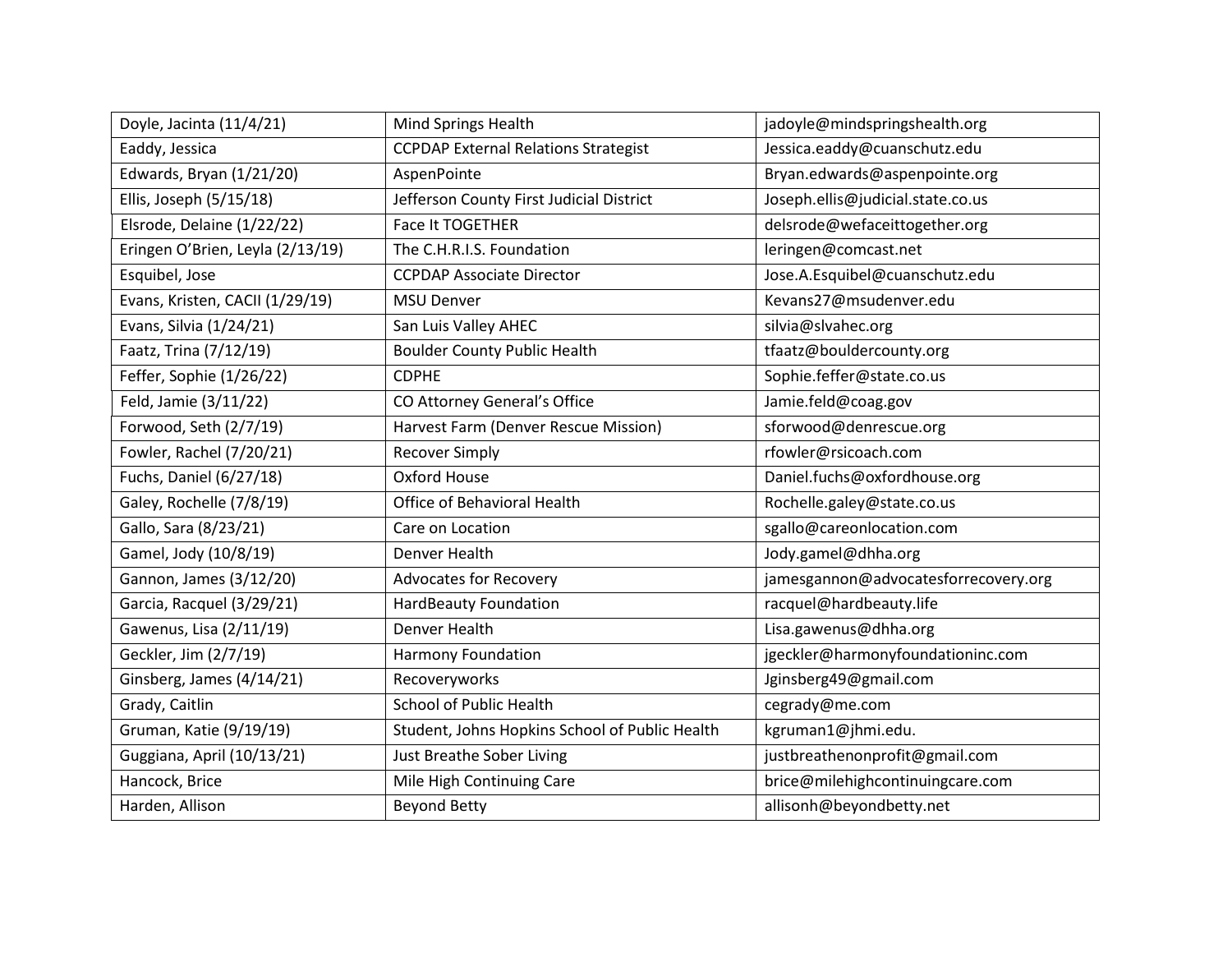| Hardy, Evelyn (2/11/19)         | <b>TJCC Denver</b>                           | Hardye501@gmail.com                   |
|---------------------------------|----------------------------------------------|---------------------------------------|
| Hart, Krystle (3/21/19)         | <b>Registered Nurse</b>                      | Khart1217@gmail.com                   |
| Harwell, Danielle (9/1/20)      | Southern Colorado Harm Reduction Association | Danielle.harmreduction@gmail.com      |
| Healey, Jean (8/11/20)          | Spero Recovery                               | jean@sperorecovery.org                |
| Hebert, Anna Nicole (12/12/18)  | <b>Community Member</b>                      | annanicolehebert@gmail.com            |
| Hernandez, Kathleen (2/7/19)    | AspenPointe                                  | Kathleen.hernandez@aspenpointe.org    |
| Hernandez, Thomas (1/12/19)     | <b>Tribe Recovery Homes</b>                  | thomas@triberecoveryhomes.com         |
| Higgins, P.J. (1/22/20)         | <b>Community Health Partnership</b>          | Pj.higgins@ppchp.org                  |
| Hogue, Adina (1/6/20)           | <b>Community Member</b>                      | adinahogue@gmail.com                  |
| Hoke, Sarah (8/16/21)           | <b>RMHIDTA</b>                               | shoke@rmhidta.org                     |
| Hooks, Wesley (7/23/18)         | The Foundry Treatment Center                 | Wesley.hooks@foundrysteamboat.com     |
| Hoover, Lorraine (11/26/21)     | Raymond Rountree Jr. Foundation              | Lorraine.hoover@sosrrjrfoundation.org |
| Hornbuckle, Sarah (6/26/20)     | Hornbuckle Foundation                        | sarah@hornbucklefoundation.org        |
| Howard, Jean (12/19/18)         | <b>Crossroads Turning Points</b>             | jhhoward@crossroadstp.org             |
| Howlett, Corinne (5/7/21)       | School of Pharmacy                           | Corinne.howlett@cuanschutz.edu        |
| Huff, David (10/8/19)           | <b>Community Member</b>                      | drhuff@comcast.net                    |
| Hyatt, Hope (10/16/20)          | CO Mental Wellness Network                   | hope@cmwn.org                         |
| Ihrig, Heather (2/28/20)        | <b>CO-SLAW NCHA</b>                          | Hihrig.alliance@nocoha.org            |
| Ivanova, Amber (1/12/22)        | Clinica Family Health                        | aivanova@clinica.org                  |
| Jackson, Carmen (8/25/21)       | <b>Embark PCA</b>                            | carmen@embarkpca.net                  |
| Johnson, Blake (2/28/22)        | Spero Recovery                               | blake@sperorecovery.org               |
| Johnson, Tanja, NP (10/20/18)   | Radiant Health                               | tanjajohnson@gmail.com                |
| Johnson-Kelly, Charles (8/6/21) | Southern Colorado Harm Reduction Association | Charleskelly3@gmail.com               |
| Jones, Scott, PT (7/17/18)      | Take Charge Physical Therapy                 | Scott.a.jones@gmail.com               |
| Jordan, Kristy (3/19/19)        | Signal Behavioral Health                     | kjordan@signalbhn.org                 |
| Jorgensen, M.J. (7/21/19)       | Health District of Northern Larimer County   | mjorgensen@healthdistrict.org         |
| Kato, Lindsey                   | <b>CDC National Opioid Response Strategy</b> | Lindsey.kato@cuanschutz.edu           |
| Keane, Ashli (9/1/20)           | Gusto                                        | Akeane0126@yahoo.com                  |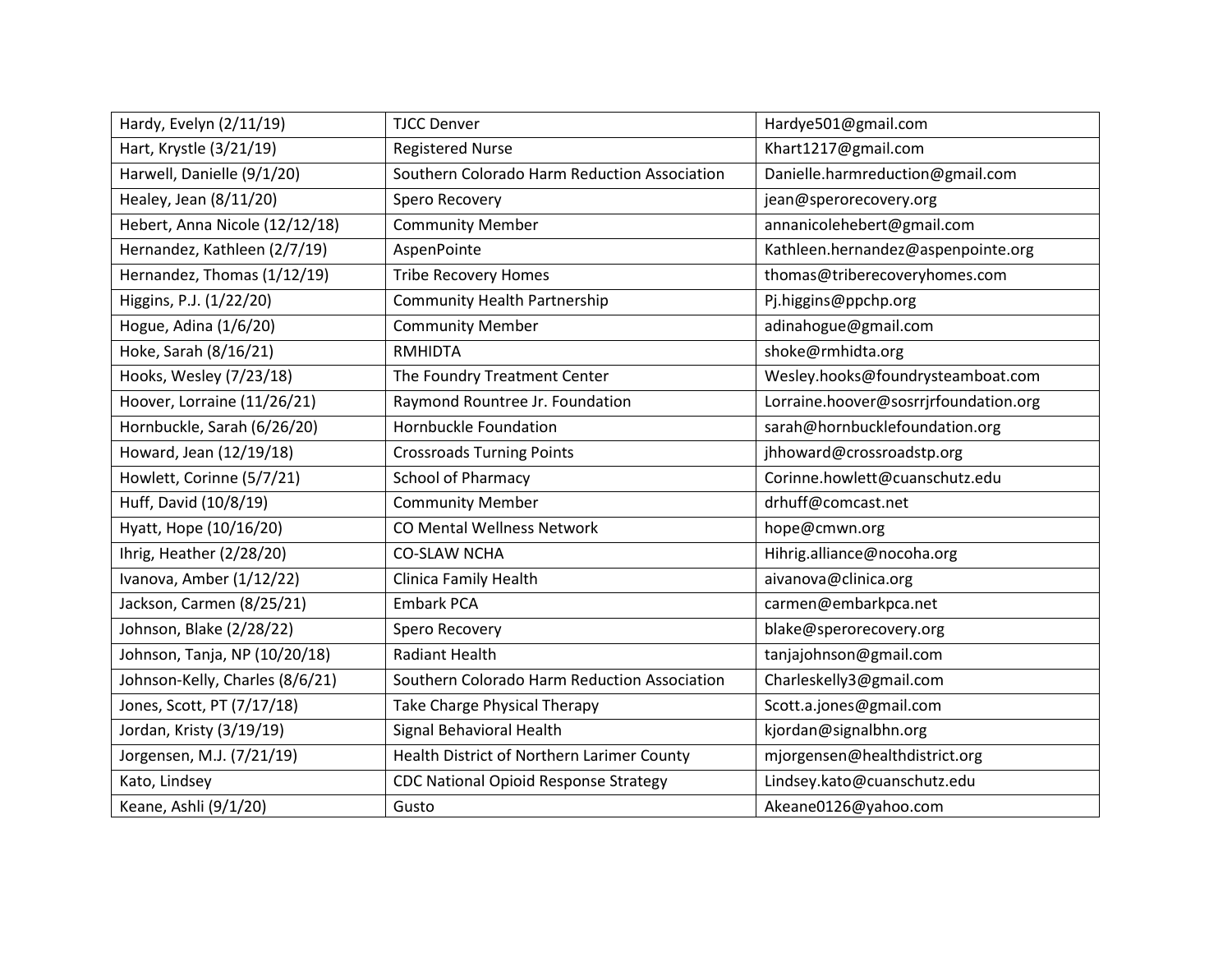| King, Kim (5/17/21)                | Peer 180 RCO                                            | kymmieesue@gmail.com              |
|------------------------------------|---------------------------------------------------------|-----------------------------------|
| King, Victor (6/11/19)             | <b>Mental Health Partners</b>                           | vking@mhpcolorado.org.            |
| Kittell, Shayna (10/3/21)          | River Valley Family Health Centers                      | skittell@rivervalleyfhc.com       |
| Koch, Jeff (1/17/22)               | <b>CHEF (Culinarians Helping Entrepreneurial Folks)</b> | jeff@thechefstable.org            |
| Koslow, DeEtte (4/8/19)            | Bobby's House                                           | DeEtteKoslow@gmail.com            |
| Krische, Elizabeth (2/19/21)       | A Way Forward                                           | liz.krische@gmail.com             |
| LaRue, Sarah (2/14/20)             | <b>CCHN</b>                                             | slarue@cchn.org                   |
| Lehnert, Mara (11/9/18)            | The Recovery Choice                                     | mara@therecoverychoice.com        |
| Levy, Ethan (3/28/22)              | Dork Dancing                                            | ethan@dorkdancing.com             |
| Lewis, Butch (9/1/18)              | <b>CARR</b>                                             | Carr.state.co@gmail.com           |
| Li, Qing                           | Epidemiologist                                          | Qing.li@mail.sdsu.edu             |
| Lightenburger, Heidi (5/10/18)     | Rocky Mountain Crisis Partners                          | heidil@rmcrisispartners.org       |
| Loffert, David Todd, PhD           | <b>Community Member</b>                                 | David.loffert@live.com            |
| Loggains, Maggie Moorland (9/1/20) | <b>Peer Assistance Services</b>                         | mloggains@peerassist.org          |
| Loth Hill, Jenny                   | City and County of Denver                               | jennifer.LothHill@denvergov.org   |
| Lovato, Miguel (5/6/20)            | Colorado Health Foundation                              | mlovato@coloradohealth.org        |
| Loveless, Ashley (10/28/21)        | <b>CDC Foundation</b>                                   | Ashley.loveless@state.co.us       |
| Macintosh, Mark                    | A Stronger Cord                                         | mark@seekvictory.com              |
| Marosits, Michael (1/22/22)        | Unity Health Engagement                                 | mjmarosits@unityhe.com            |
| Martin, Deanna (5/22/20)           | Mile High Behavioral Health                             | dmartin@mhbh.org                  |
| Martinez, Rudy (5/15/18)           | <b>Community Member</b>                                 | Root.13@hotmail.com               |
| McBurney, Christa, RN (10/5/18)    | <b>UC Health</b>                                        | christaMcBurney@gmail.com         |
| McCord, Amy (12/3/19)              | <b>Homeward Pikes Peak</b>                              | amymccord@msn.com                 |
| McDevitt, Kim (3/14/22)            | Mile High Health Alliance                               | kim@milehighhealthalliance.org    |
| McFadden, Scott (11/20/18)         | <b>Scot McFadden Counseling</b>                         | Scottmcfadden312@gmail.com        |
| Menke, Stephanie (10/26/20)        | <b>Inspiration Consulting</b>                           | smenke@inspiration-consulting.com |
| Mielke, Mike (3/13/19)             | The Phoenix                                             | mikem@thephoenix.org              |
| Meury, Kathleen (5/17/21)          | <b>Community Member</b>                                 | meury4@hotmail.com                |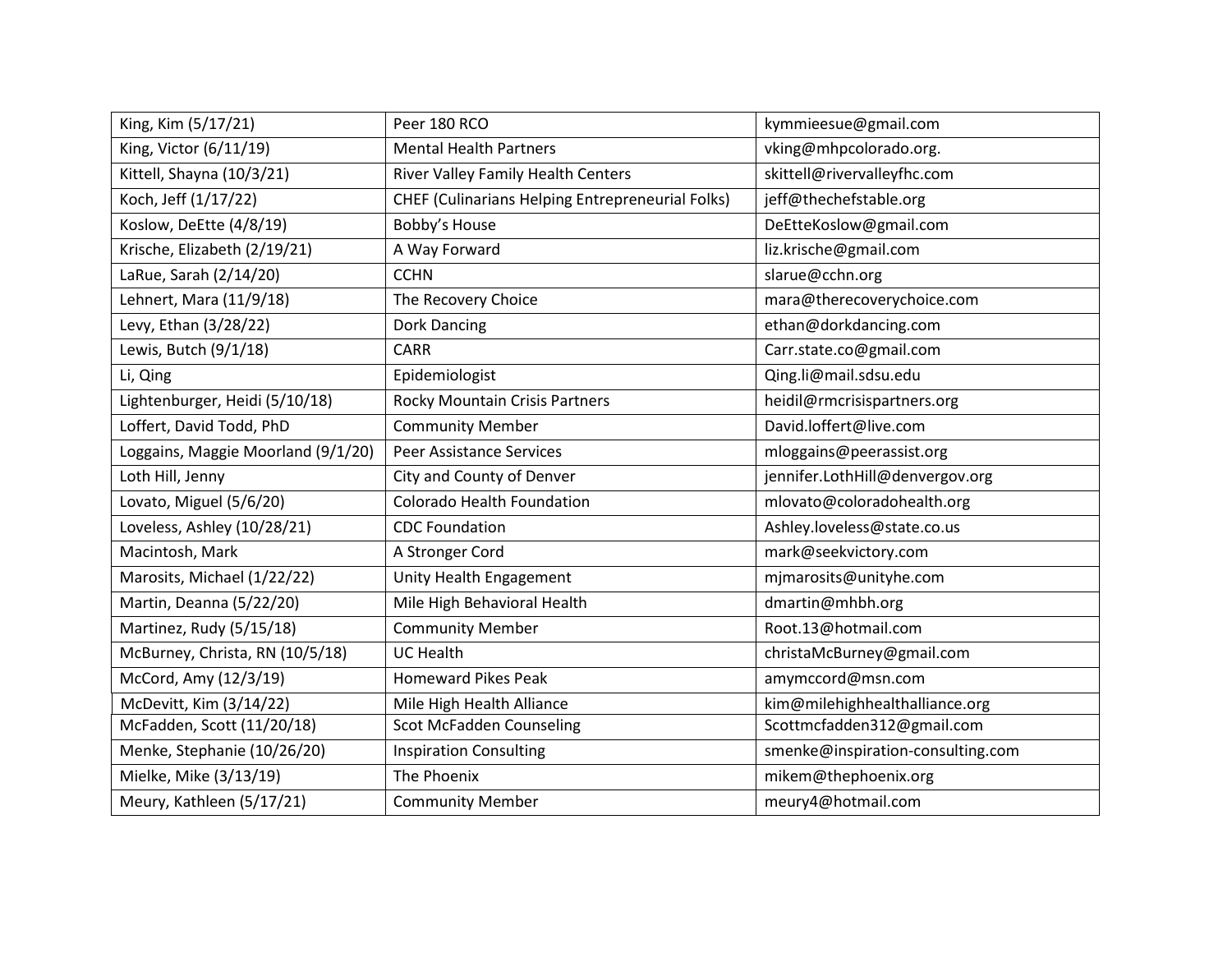| Miller, Joel (8/20/18)             | Office of Behavioral Health          | Joel.miller@state.co.us           |
|------------------------------------|--------------------------------------|-----------------------------------|
| Miller, Shannon (5/11/18 - 8/3/21) | <b>Crossroads Turning Points</b>     | smiller@crossroadstp.org          |
| Millette, Steve (3/25/19)          | Gloo                                 | smillette@gloo.us                 |
| Montoya, Cuica (5/30/18)           | <b>Community Member</b>              | cuicatim@gmail.com                |
| Mouton, Melissa                    | 5280 High School                     | melissa.mouton@5280highschool.org |
| Narine, John (1/12/22)             | Drjnarine.wordpress.com              | john.narine88@gmail.com           |
| Neal, Anna (4/9/19)                | Rocky Mountain Children's Law Center | aneal@childlawcenter.org          |
| Nicoletti, Amber (7/13/21)         |                                      | anicoletti@signalbhn.org          |
| Nguyen, Khanh                      | Colorado Health Foundation           | KNguyen@coloradohealth.org        |
| O'Keefe, Dawn (2/18/22)            | Peak Vista Community Health Center   | paladinfamily@yahoo.com           |
| Olberding, Gina                    | <b>CCPDAP Assistant Director</b>     | Gina.olberding@cuanschutz.edu     |
| Paisley, Tiffany (6/5/19)          | Cheyenne Mountain Library District   | tpaisley@ppld.org                 |
| Patel, Nashel                      | <b>SSPPS Pharmacy Student</b>        | Nashel.atel@cuanschutz.edu        |
| Petoskey, Emily (2/16/21)          | The Phoenix                          | epetoskey@thephoenix.org          |
| Pietrafeso, Steve (2/14/19)        | <b>Denver Rescue Mission</b>         | spietrafeso@denrescue.org         |
| Piotti, Louis (2/18/22)            | Sober AF Entertainment               | ljpiotti@aftershockfam.org        |
| Plush, Cathy                       | <b>Community Member</b>              | cmplush@gmail.com                 |
| Rasmussen, Erin (3/11/19)          | Zen Mountain                         | erin@zenmountainhouse.com         |
| Rider, Sarah, NP (1/12/22)         | <b>UC Health</b>                     | Sarah.rider@cuanschutz.edu        |
| Riley, Jeffrey D.                  | <b>Summit Healing</b>                | jeffery@summithealing.com         |
| Ritter, Tracey (2/26/20)           | Denver Health, Women's Care Clinic   | Tritter41@gmail.com               |
| Robertson, Janet                   | <b>Community Member</b>              | info@thistledubh.net              |
| Rodriguez, Gabrielle (11/12/19)    | Youth Seen                           | rodriguezgabriellek@gmail.com     |
| Rogers, Mandi (8/21/20)            | Saving Grace Sober Living            | Mandi.rogers.pathways@gmail.com   |
| Roth, Tom (Pastor)                 | Step Seven                           | stepseventom@gmail.com            |
| Rorke, Marion, MPH (1/31/18)       | Denver Environmental Health          | marion.rorke@denvergov.org        |
| Rumley, Duke (2/24/20)             | Sober AF Entertainment               | duke@soberafe.com                 |
| Rushing, Rod                       | Embark/PCA Colorado                  | rod@pcacolorado.com               |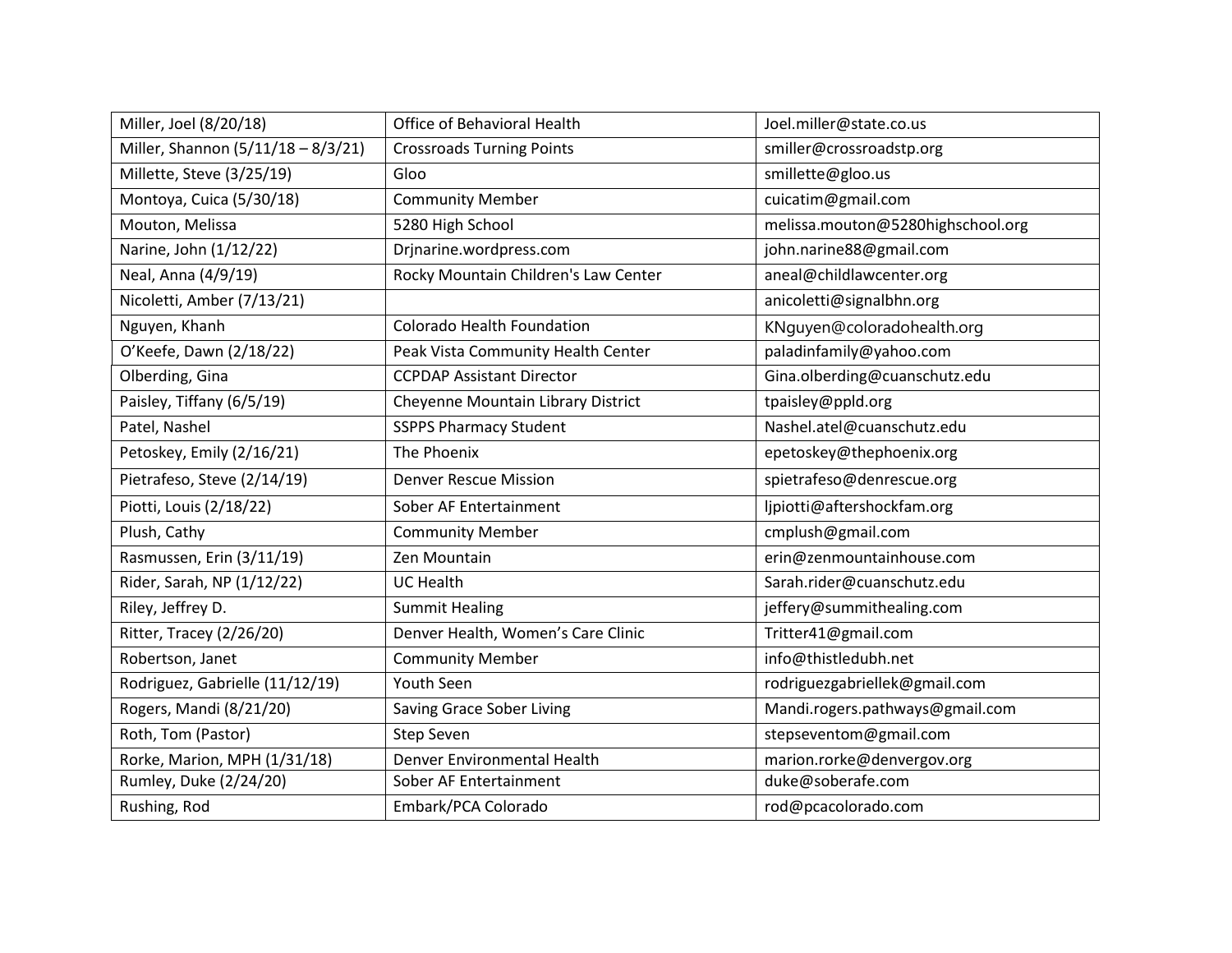| Ryan, Courtnay (12/9/19)      | Telligen                                          | cryan@telligen.com                  |
|-------------------------------|---------------------------------------------------|-------------------------------------|
| Ryan, Michele (3/10/22))      | <b>Community Medical Services</b>                 | Michele.ryan@cmsgiveshope.com       |
| Sachs, Wendy (2/20/21)        | <b>Denver County Court</b>                        | Wendy.sachs@denvercountycourt.org   |
| Saeed, Shakilla (4/12/21)     | P2P Recovery Resources                            | saeed@p2precovery.org               |
| Salkin, Stephanie (1/3/20)    | Office of Behavioral Health                       | Stephanie.salkin@state.co.us        |
| Sanchez, Michael (1/12/22)    | P2P Recovery Resources                            | msanchez@p2precovery.org            |
| Sandoval, Susan (11/5/21)     | Marriage & Family Institute of Colorado           | ssandoval@mfioc.org                 |
| Seymour, Jack (9/1/20)        | <b>Community Member</b>                           | jrseymour@crimson.ua.edu            |
| Schnell, Alexander (2/10/21)  | ParadigmONE                                       | alex@paradigmone.org                |
| Schmidli, Greg (6/26/21)      | <b>Turning Point Mental Health Services</b>       | greg@turningpointmentalhealth.com   |
| Schwartz, Donna (3/11/19)     | <b>Private Practice</b>                           | Clarityandhope4you@gmail.com        |
| Scott, Brian                  | <b>Community Member</b>                           | brianbsscott@yahoo.com              |
| Scudo, Paul (6/27/18)         | <b>Step Denver</b>                                | pscudo@stepdenver.org               |
| Seldeen, Maggie (6/19/20)     | <b>High Rockies Harm Reduction</b>                | maggie@highrockiesharmreduction.com |
| Sellers, Juliana (11/27/20)   | Poetry for Personal Power                         | jsellers@poetryforpersonalpower.org |
| Shackleton, Tabitha           | <b>Community Member</b>                           | Tabbyreid714@gmail.com              |
| Sharma, Jyoti (2/2/21)        | The Reentry Initiative                            | jyoti@reentryinitiative.org         |
| Shearon, Robert (5/14/19)     | University of Colorado Collegiate Recovery Center | shearon@colorado.edu                |
| Shilling, Gene, RN (12/12/18) | Lotus Lodge Sober Living                          | gene@lotuslodgesoberliving.com      |
| Shuler, James, MD             | <b>SUD Consultants</b>                            | shulers@aol.com                     |
| Shvedov, Gene (1/29/20)       | Paradigm One                                      | Geno@ParadigmONE.org                |
| Simbeye, Lindsey (1/21/20)    | <b>CCPDAP External Relations Strategist</b>       | Lindsey.simbeye@cuanschutz.edu      |
| Sloan, Bev                    | <b>Community Member</b>                           | Bsloan303@gmail.com                 |
| Smith, Dana                   | The Phoenix                                       | danas@thephoenix.org                |
| Smith, Kalynn (8/5/20)        | Routt County Alcohol Council                      | kalynn@routtpsyh.com                |
| Snyder, Lauren (11/14/19)     | Mental Health Colorado                            | Isnyder@mentalhealthcolorado.org    |
| Sonntag, Dawn (2/10/21)       | Pacific Lutheran University                       | dawnlenoresonntag@gmail.com         |
| Spiers, Jessie (7/20/20)      | AspenPointe                                       | Jessie.spiers@aspenpointe.org       |
| Spurgeon, Lori (8/11/21)      | Denver Recovery Group                             | lori@denverrecoverygroup.com        |